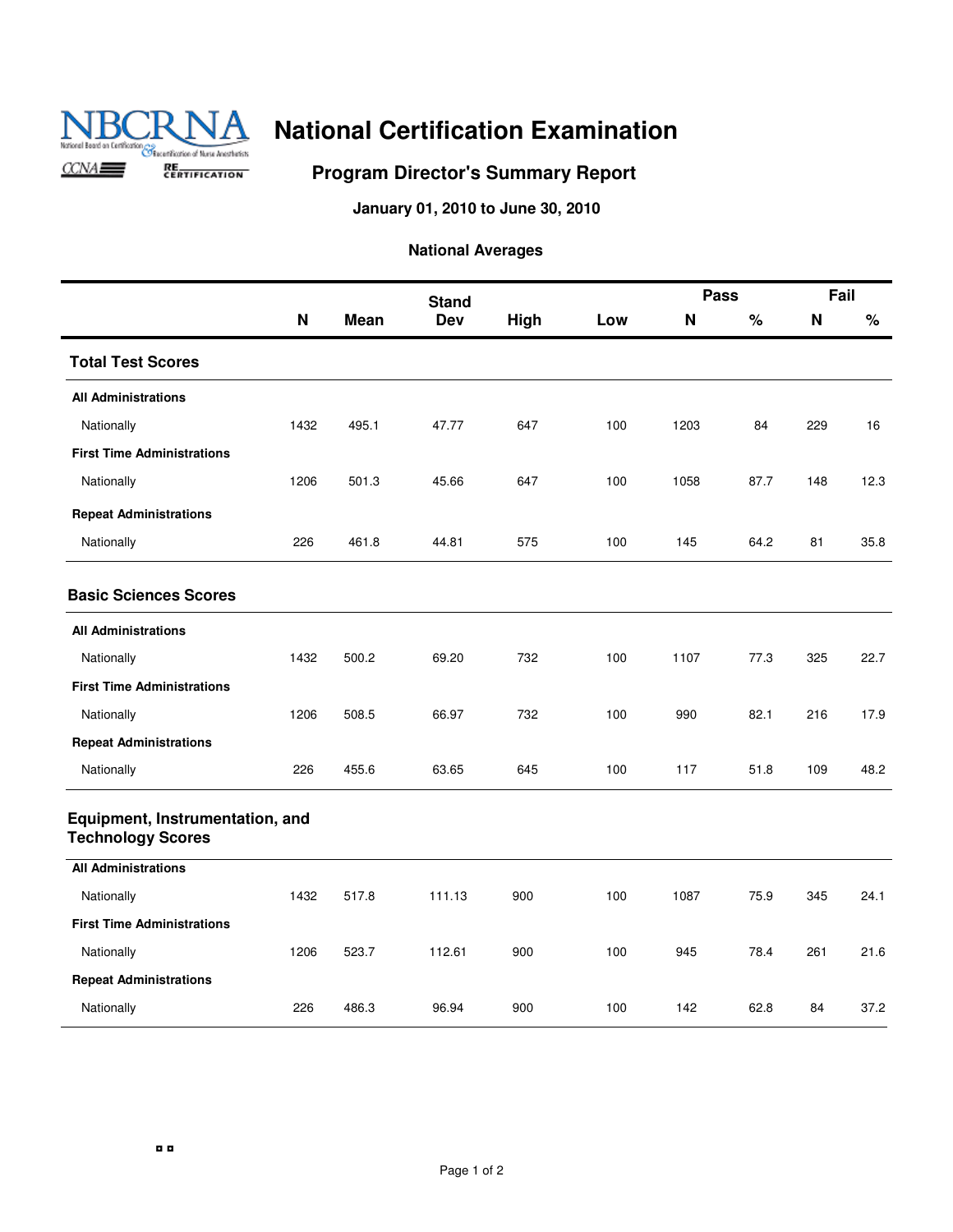

### **Program Director's Summary Report**

**January 01, 2010 to June 30, 2010**

|                                                        |             |             | <b>Stand</b> |      |     | <b>Pass</b> |      | Fail |      |
|--------------------------------------------------------|-------------|-------------|--------------|------|-----|-------------|------|------|------|
|                                                        | $\mathbf N$ | <b>Mean</b> | <b>Dev</b>   | High | Low | N           | $\%$ | N    | $\%$ |
| <b>Basic Principles of</b><br><b>Anesthesia Scores</b> |             |             |              |      |     |             |      |      |      |
| <b>All Administrations</b>                             |             |             |              |      |     |             |      |      |      |
| Nationally                                             | 1432        | 496.9       | 57.21        | 732  | 100 | 1172        | 81.8 | 260  | 18.2 |
| <b>First Time Administrations</b>                      |             |             |              |      |     |             |      |      |      |
| Nationally                                             | 1206        | 503.4       | 56.08        | 732  | 100 | 1033        | 85.7 | 173  | 14.3 |
| <b>Repeat Administrations</b>                          |             |             |              |      |     |             |      |      |      |
| Nationally                                             | 226         | 462.3       | 50.28        | 589  | 100 | 139         | 61.5 | 87   | 38.5 |
| <b>Advanced Principles</b><br>of Anesthesia Scores     |             |             |              |      |     |             |      |      |      |
| <b>All Administrations</b>                             |             |             |              |      |     |             |      |      |      |
| Nationally                                             | 1432        | 496.8       | 56.64        | 753  | 100 | 1169        | 81.6 | 263  | 18.4 |
| <b>First Time Administrations</b>                      |             |             |              |      |     |             |      |      |      |
| Nationally                                             | 1206        | 502.2       | 55.23        | 753  | 100 | 1015        | 84.2 | 191  | 15.8 |
| <b>Repeat Administrations</b>                          |             |             |              |      |     |             |      |      |      |
| Nationally                                             | 226         | 468.1       | 55.39        | 635  | 100 | 154         | 68.1 | 72   | 31.9 |
| <b>Professional Issues</b><br><b>Scores</b>            |             |             |              |      |     |             |      |      |      |
| <b>All Administrations</b>                             |             |             |              |      |     |             |      |      |      |
| Nationally                                             | 1432        | 548.5       | 202.00       | 900  | 0   | 985         | 68.8 | 447  | 31.2 |
| <b>First Time Administrations</b>                      |             |             |              |      |     |             |      |      |      |
| Nationally                                             | 1206        | 552.7       | 204.44       | 900  | 0   | 843         | 69.9 | 363  | 30.1 |
| <b>Repeat Administrations</b>                          |             |             |              |      |     |             |      |      |      |
| Nationally                                             | 226         | 525.9       | 186.83       | 900  | 0   | 142         | 62.8 | 84   | 37.2 |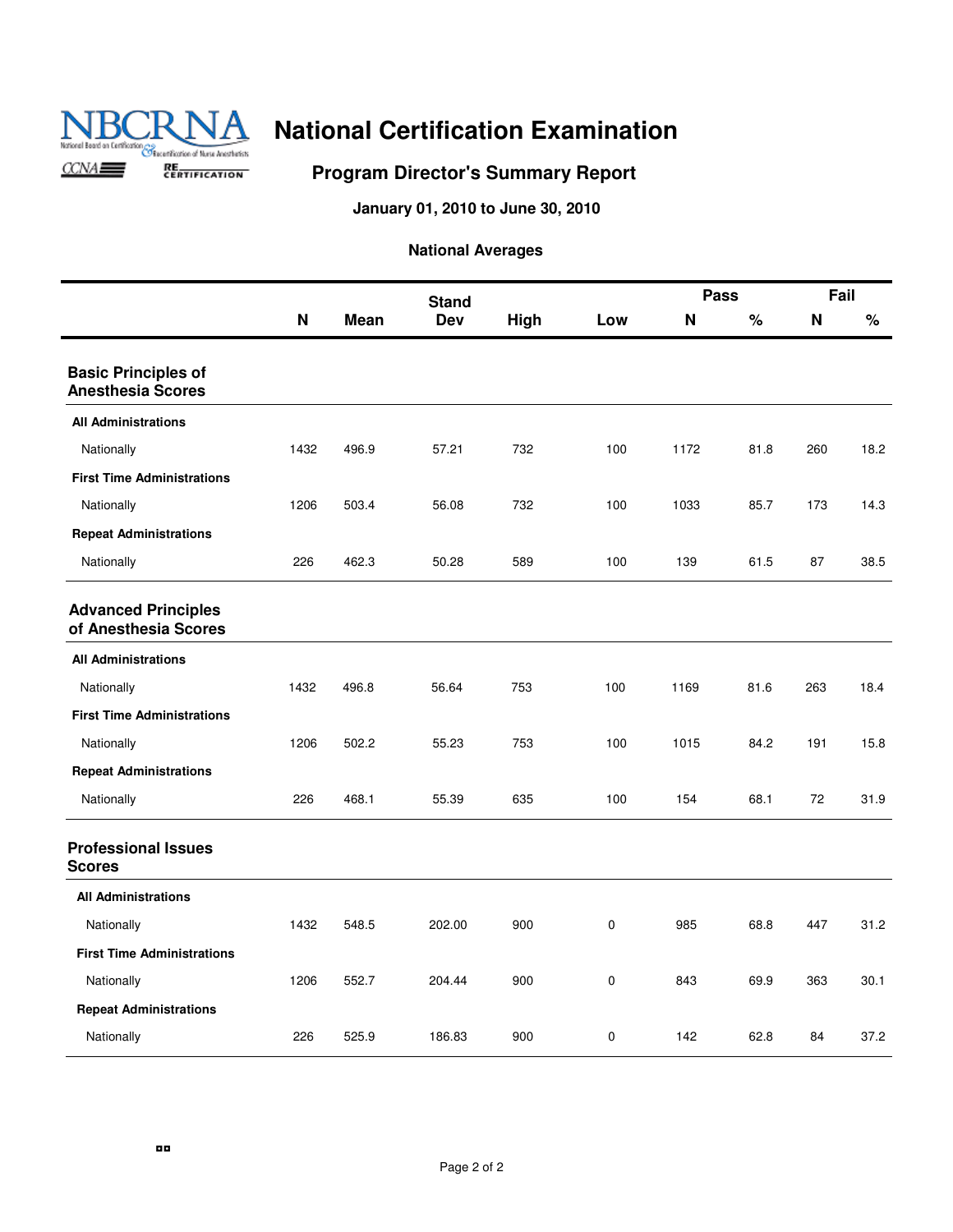

### **Program Director's Summary Report**

**July 01, 2010 to December 31, 2010**

|                                                             |      |       | <b>Stand</b> |      |     | <b>Pass</b> |      | Fail |      |
|-------------------------------------------------------------|------|-------|--------------|------|-----|-------------|------|------|------|
|                                                             | N    | Mean  |              | High | Low | N           |      | N    |      |
| <b>Total Test Scores</b>                                    |      |       |              |      |     |             |      |      |      |
| <b>All Administrations</b>                                  |      |       |              |      |     |             |      |      |      |
| Nationally                                                  | 1246 | 495.4 | 44.32        | 624  | 100 | 1063        | 85.3 | 183  | 14.7 |
| <b>First Time Administrations</b>                           |      |       |              |      |     |             |      |      |      |
| Nationally                                                  | 1088 | 501.8 | 40.53        | 624  | 100 | 982         | 90.3 | 106  | 9.7  |
| <b>Repeat Administrations</b>                               |      |       |              |      |     |             |      |      |      |
| Nationally                                                  | 158  | 451.5 | 44.20        | 563  | 100 | 81          | 51.3 | 77   | 48.7 |
| <b>Basic Sciences Scores</b>                                |      |       |              |      |     |             |      |      |      |
| <b>All Administrations</b>                                  |      |       |              |      |     |             |      |      |      |
| Nationally                                                  | 1246 | 501.1 | 62.53        | 900  | 100 | 1000        | 80.3 | 246  | 19.7 |
| <b>First Time Administrations</b>                           |      |       |              |      |     |             |      |      |      |
| Nationally                                                  | 1088 | 509.0 | 58.85        | 900  | 100 | 930         | 85.5 | 158  | 14.5 |
| <b>Repeat Administrations</b>                               |      |       |              |      |     |             |      |      |      |
| Nationally                                                  | 158  | 446.6 | 59.84        | 624  | 100 | 70          | 44.3 | 88   | 55.7 |
| Equipment, Instrumentation, and<br><b>Technology Scores</b> |      |       |              |      |     |             |      |      |      |
| <b>All Administrations</b>                                  |      |       |              |      |     |             |      |      |      |
| Nationally                                                  | 1246 | 526.3 | 121.7        | 900  | 100 | 977         | 78.4 | 269  | 21.6 |
| <b>First Time Administrations</b>                           |      |       |              |      |     |             |      |      |      |
| Nationally                                                  | 1088 | 535.9 | 123.4        | 900  | 100 | 889         | 81.7 | 199  | 18.3 |
| <b>Repeat Administrations</b>                               |      |       |              |      |     |             |      |      |      |
| Nationally                                                  | 158  | 460.1 | 83.14        | 900  | 100 | 88          | 55.7 | 70   | 4    |